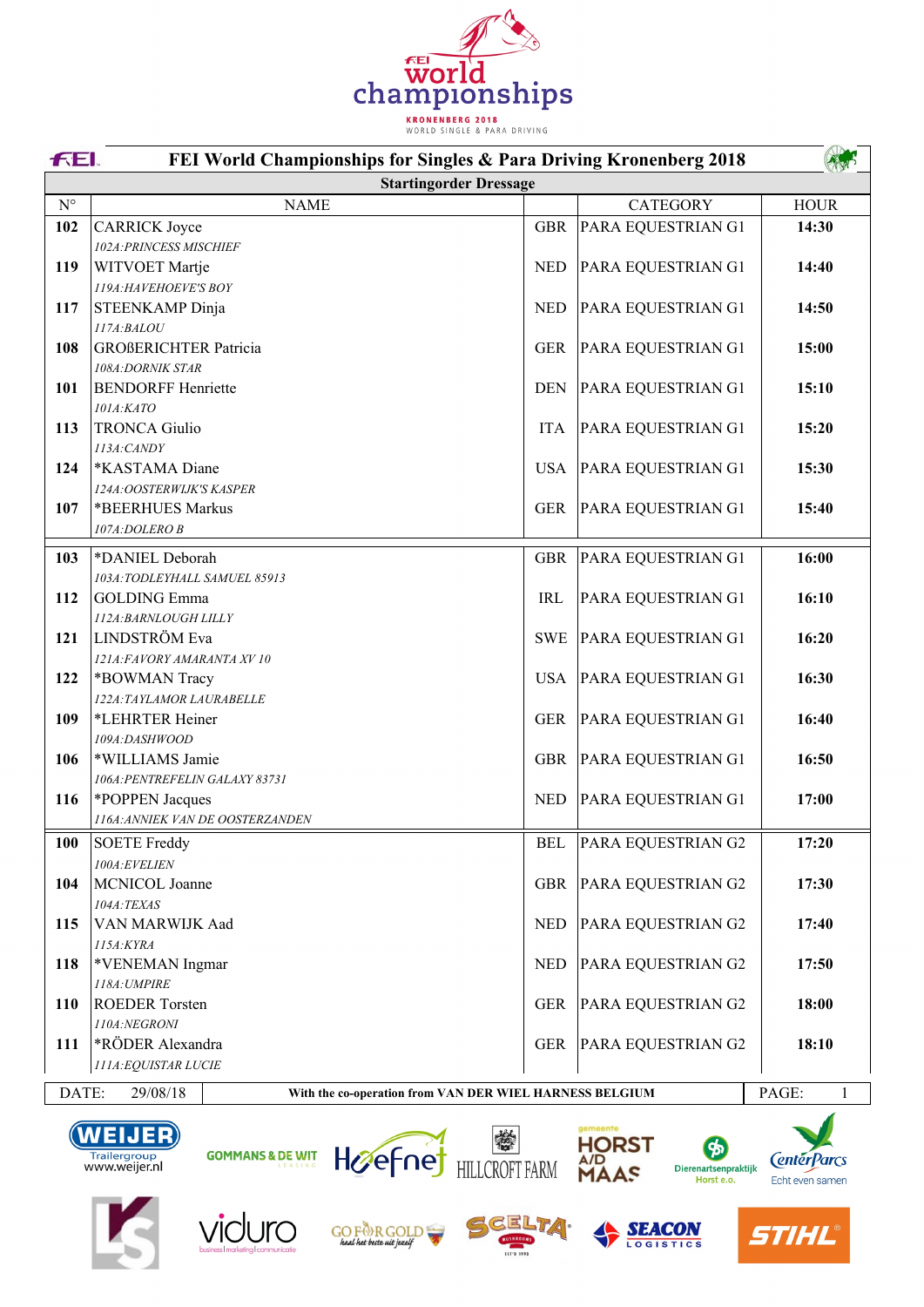

| <b>FEI</b>                                                                               | FEI World Championships for Singles & Para Driving Kronenberg 2018 |            |                    |             |  |  |
|------------------------------------------------------------------------------------------|--------------------------------------------------------------------|------------|--------------------|-------------|--|--|
|                                                                                          | <b>Startingorder Dressage</b>                                      |            |                    |             |  |  |
| $N^{\circ}$                                                                              | <b>NAME</b>                                                        |            | <b>CATEGORY</b>    | <b>HOUR</b> |  |  |
| 123                                                                                      | *GILES Bob                                                         | USA        | PARA EQUESTRIAN G2 | 18:20       |  |  |
|                                                                                          | 123A: FIRST LADY                                                   |            |                    |             |  |  |
| 114                                                                                      | *DEN ELZEN Francisca                                               | <b>NED</b> | PARA EQUESTRIAN G2 | 18:30       |  |  |
|                                                                                          | <b>114A: ALBRECHT'S HOEVE'S LARS</b>                               |            |                    |             |  |  |
| 105                                                                                      | *WARD Mick                                                         | <b>GBR</b> | PARA EQUESTRIAN G2 | 18:40       |  |  |
|                                                                                          | 105A:DOUGLAS (SAM)                                                 |            |                    |             |  |  |
| ©Driving Program by Philippe Liénart (BEL) - philippe@lienart.com Scorer: Daniel Horvath |                                                                    |            |                    |             |  |  |

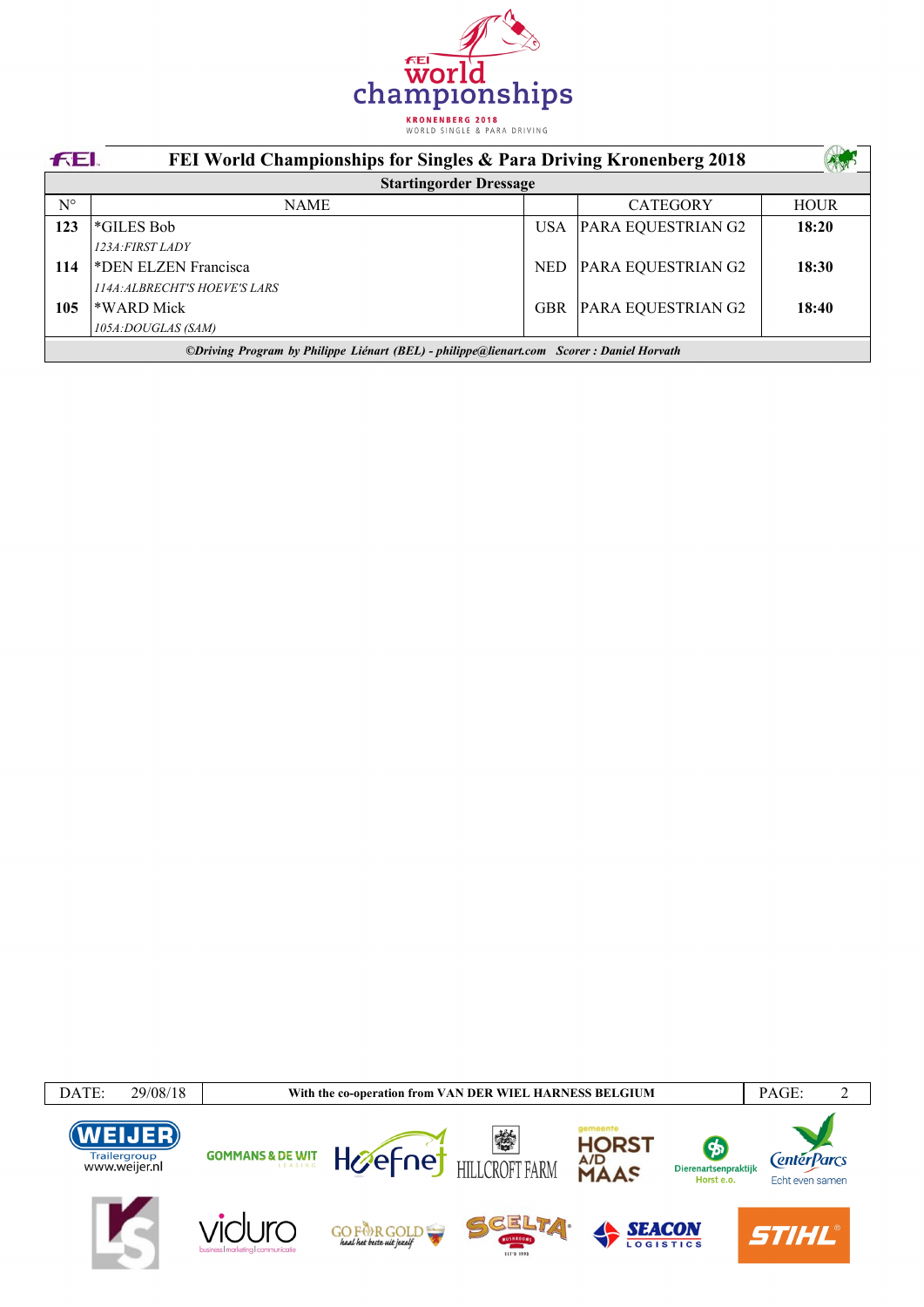

|                    | FEI.<br>FEI World Championships for Singles & Para Driving Kronenberg 2018                 |            |                     |             |  |
|--------------------|--------------------------------------------------------------------------------------------|------------|---------------------|-------------|--|
|                    | <b>Startingorder Dressage</b>                                                              |            |                     |             |  |
| $\mathrm{N}^\circ$ | <b>NAME</b>                                                                                |            | <b>CATEGORY</b>     | <b>HOUR</b> |  |
| 43                 | GÁSPÁR Szilvia                                                                             | <b>HUN</b> | <b>HORSE SINGLE</b> | 08:30       |  |
|                    | 43A:ARGOSZ                                                                                 |            |                     |             |  |
| 73                 | <b>BERNHARD Urs</b>                                                                        | SUI        | <b>HORSE SINGLE</b> | 08:40       |  |
|                    | 73A:NELSON II CH                                                                           |            |                     |             |  |
| 75                 | <b>RISCH</b> Leonhard                                                                      | SUI        | <b>HORSE SINGLE</b> | 08:50       |  |
|                    | 75A: CHADOW CH                                                                             |            |                     |             |  |
| 34                 | CLOUGH Sara                                                                                | <b>GBR</b> | <b>HORSE SINGLE</b> | 09:00       |  |
|                    | 34A: WINDFALL'S DAYLIGHT                                                                   |            |                     |             |  |
| $\mathbf{2}$       | <b>FINK Peter</b>                                                                          | <b>AUT</b> | <b>HORSE SINGLE</b> | 09:10       |  |
|                    | 2A:BUGATTI S                                                                               |            |                     |             |  |
| 84                 | <b>HELMUTH Vernon</b>                                                                      | <b>USA</b> | <b>HORSE SINGLE</b> | 09:20       |  |
|                    | 84A: FIRMINUS                                                                              |            |                     |             |  |
| 69                 | <b>JANKOWIAK Tomasz</b><br>69A:BARTNIK                                                     | POL        | <b>HORSE SINGLE</b> | 09:30       |  |
| 62                 | VAN DER VEGT Frank                                                                         | <b>NED</b> | <b>HORSE SINGLE</b> | 09:40       |  |
|                    | 62A:COSMO                                                                                  |            |                     |             |  |
| 49                 | PAVLOVSKA Anda                                                                             | <b>LAT</b> | <b>HORSE SINGLE</b> | 09:50       |  |
|                    | 49A: KRISTALS B                                                                            |            |                     |             |  |
| 46                 | *ADDONDI Gianluca                                                                          | <b>ITA</b> | <b>HORSE SINGLE</b> | 10:00       |  |
|                    | 46A: VLEGEL K                                                                              |            |                     |             |  |
| 77                 | *ENEROTH Catharina                                                                         | <b>SWE</b> | <b>HORSE SINGLE</b> | 10:10       |  |
|                    | 77A: CYTHIA                                                                                |            |                     |             |  |
| 28                 | *BRISOU Anne Violaine                                                                      | <b>FRA</b> | <b>HORSE SINGLE</b> | 10:35       |  |
|                    | 28A:ZERRO ATTACK G                                                                         |            |                     |             |  |
| 65                 | *JOHANNESEN Wenche                                                                         | <b>NOR</b> | <b>HORSE SINGLE</b> | 10:45       |  |
|                    | <b>65A:ENGKILDEGAARDS SATURN</b>                                                           |            |                     |             |  |
| 42                 | *FARKAS Jozsef                                                                             | <b>HUN</b> | <b>HORSE SINGLE</b> | 10:55       |  |
|                    | 42A:RODERICK CV                                                                            |            |                     |             |  |
| 24                 | *JÄRVINEN Talvikki                                                                         | <b>FIN</b> | <b>HORSE SINGLE</b> | 11:05       |  |
|                    | 24C:ROY JONES                                                                              |            |                     |             |  |
| 55                 | *THIBAUT-MCCAW Maureen                                                                     |            | LUX HORSE SINGLE    | 11:15       |  |
|                    | $55A:VLUCA$ $R$                                                                            |            |                     |             |  |
| 82                 | *CROOKSTON Donna                                                                           | <b>USA</b> | <b>HORSE SINGLE</b> | 11:25       |  |
| 12                 | 82A: VIKTOR<br>*EXNAR Jan                                                                  | <b>CZE</b> | <b>HORSE SINGLE</b> | 11:35       |  |
|                    | 12A: GSS FARINA XXXVIII 57                                                                 |            |                     |             |  |
| 37                 | *FAISST Philipp                                                                            | <b>GER</b> | <b>HORSE SINGLE</b> | 11:45       |  |
|                    | 37A:ANN IN TIME G W                                                                        |            |                     |             |  |
| 68                 | *BOGACZ Sebastian                                                                          | POL        | <b>HORSE SINGLE</b> | 11:55       |  |
|                    | 68A:DYLANO                                                                                 |            |                     |             |  |
| 6                  | *BRYNAERT Pieter-Jan                                                                       | <b>BEL</b> | <b>HORSE SINGLE</b> | 12:05       |  |
|                    | 6A:DUBAI                                                                                   |            |                     |             |  |
|                    |                                                                                            |            |                     |             |  |
|                    | PAGE:<br>DATE:<br>29/08/18<br>3<br>With the co-operation from VAN DER WIEL HARNESS BELGIUM |            |                     |             |  |



WEIJER<br>Trailergroup<br>www.weijer.nl





















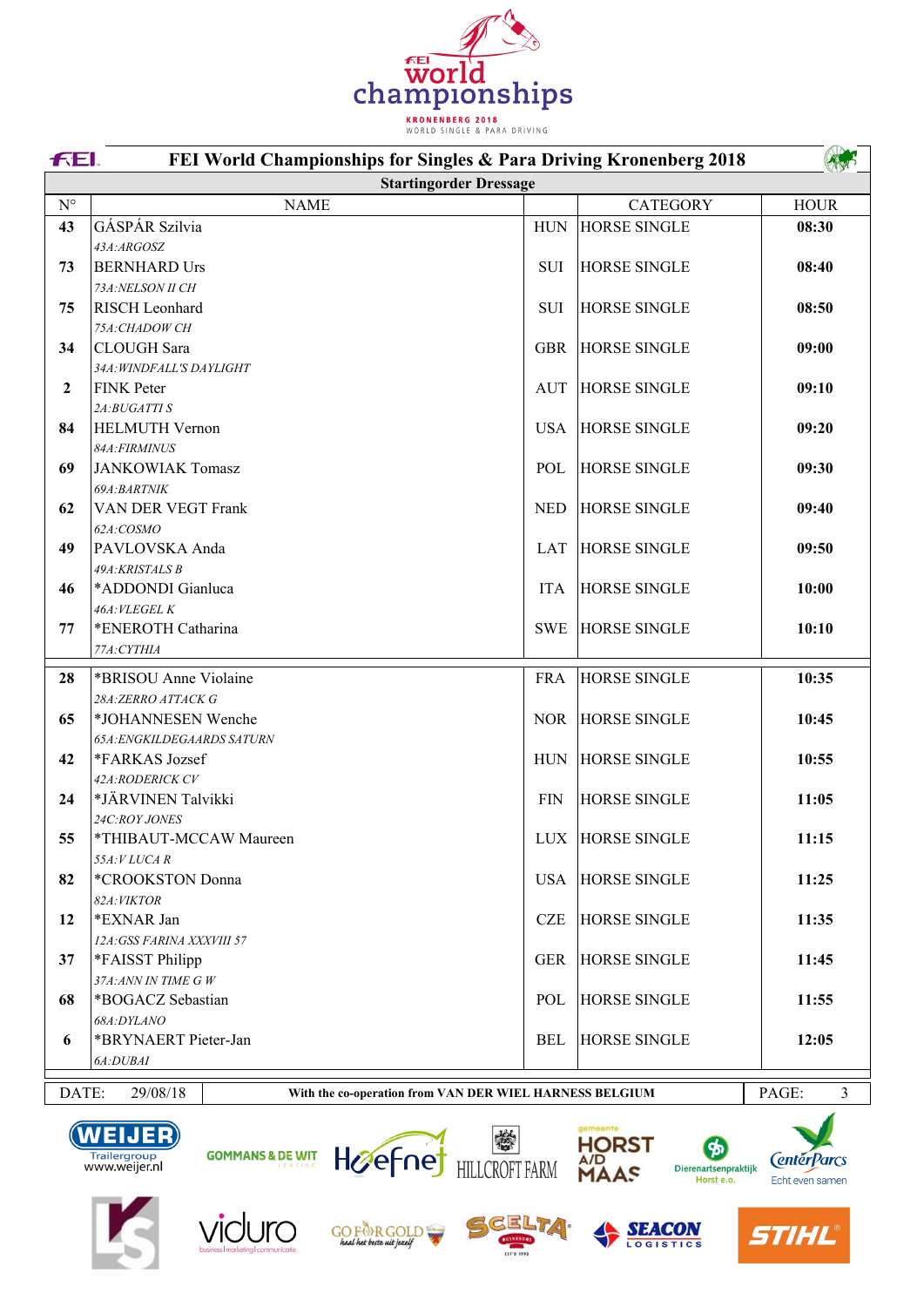

|                    | FEI.<br>FEI World Championships for Singles & Para Driving Kronenberg 2018                |            |                     |             |  |  |
|--------------------|-------------------------------------------------------------------------------------------|------------|---------------------|-------------|--|--|
|                    | <b>Startingorder Dressage</b>                                                             |            |                     |             |  |  |
| $\mathrm{N}^\circ$ | <b>NAME</b>                                                                               |            | <b>CATEGORY</b>     | <b>HOUR</b> |  |  |
| 16                 | *ANDERSEN Monika Křier                                                                    | <b>DEN</b> | <b>HORSE SINGLE</b> | 13:15       |  |  |
|                    | 16A:PRYMUS                                                                                |            |                     |             |  |  |
| 61                 | *VAN DER DOELEN Frank                                                                     | <b>NED</b> | <b>HORSE SINGLE</b> | 13:25       |  |  |
|                    | 61A:STERRE                                                                                |            |                     |             |  |  |
| 23                 | *SAKS Urmas                                                                               | <b>EST</b> | <b>HORSE SINGLE</b> | 13:35       |  |  |
|                    | 23A: INDEKSS                                                                              |            |                     |             |  |  |
| 5                  | *RÖSSLER Marisa                                                                           | <b>AUT</b> | <b>HORSE SINGLE</b> | 13:45       |  |  |
|                    | 5A:ANTON 13                                                                               |            |                     |             |  |  |
| 36                 | *SCOTT-BARRETT Karen                                                                      | <b>GBR</b> | <b>HORSE SINGLE</b> | 13:55       |  |  |
|                    | 36A:DON DIEGO                                                                             |            |                     |             |  |  |
| 74                 | *GANDOLFO Mario                                                                           | SUI        | <b>HORSE SINGLE</b> | 14:05       |  |  |
|                    | 74A: HAKAM DU SENEUT CH                                                                   |            |                     |             |  |  |
| 63                 | VAN DER VELDEN-RIJKERS An                                                                 | <b>NED</b> | <b>HORSE SINGLE</b> | 14:15       |  |  |
|                    | 63A:CEASAR                                                                                |            |                     |             |  |  |
| 59                 | <b>SCHUILING Anniek</b>                                                                   | <b>NED</b> | <b>HORSE SINGLE</b> | 14:25       |  |  |
|                    | 59A:ARON                                                                                  |            |                     |             |  |  |
| 58                 | PESTMAN Rudolf                                                                            | <b>NED</b> | <b>HORSE SINGLE</b> | 14:35       |  |  |
|                    | 58A:DIESEL                                                                                |            |                     |             |  |  |
| 1                  | <b>BAIN</b> Gail                                                                          | <b>AUS</b> | <b>HORSE SINGLE</b> | 14:45       |  |  |
|                    | 1A:SHEPHERDS HILL MICHAEL                                                                 |            |                     |             |  |  |
| 52                 | <b>KIEFFER Nadine</b>                                                                     | <b>LUX</b> | <b>HORSE SINGLE</b> | 15:10       |  |  |
|                    | 52A: PEPPER LAST GEY K                                                                    |            |                     |             |  |  |
| 38                 | <b>CHLADEK</b> Jens                                                                       | <b>GER</b> | <b>HORSE SINGLE</b> | 15:20       |  |  |
|                    | 38A: CHEYENN 4                                                                            |            |                     |             |  |  |
| 50                 | <b>RAILA Almutis</b>                                                                      | <b>LTU</b> | <b>HORSE SINGLE</b> | 15:30       |  |  |
|                    | 50A: WINDOWS                                                                              |            |                     |             |  |  |
| 56                 | <b>GOMMERS</b> Joop                                                                       | <b>NED</b> | <b>HORSE SINGLE</b> | 15:40       |  |  |
|                    | 56A:BANDIT                                                                                |            |                     |             |  |  |
| 18                 | KONGSTED Sofie Amalie                                                                     | <b>DEN</b> | <b>HORSE SINGLE</b> | 15:50       |  |  |
|                    | 18A:ALEX                                                                                  |            |                     |             |  |  |
| 48                 | *CASSOTTANA Luca                                                                          | <b>ITA</b> | <b>HORSE SINGLE</b> | 16:00       |  |  |
|                    | 48A:CAPRICHOSO                                                                            |            |                     |             |  |  |
| 10                 | *GUILLEMETTE Pierre                                                                       | <b>CAN</b> | <b>HORSE SINGLE</b> | 16:10       |  |  |
|                    | $10A$ : TJIBBE                                                                            |            |                     |             |  |  |
| 79                 | *SJÖBERG Thomas                                                                           | <b>SWE</b> | <b>HORSE SINGLE</b> | 16:20       |  |  |
|                    | 79A:SOLO TU                                                                               |            |                     |             |  |  |
| 30                 | *OLIVE Jean Michel                                                                        | <b>FRA</b> | <b>HORSE SINGLE</b> | 16:30       |  |  |
|                    | 30A:SINNAMARI                                                                             |            |                     |             |  |  |
| 67                 | *MIKKELSEN Kjell Řivind                                                                   | NOR.       | <b>HORSE SINGLE</b> | 16:40       |  |  |
|                    | 67A: CARTOON HEDEGAARD                                                                    |            |                     |             |  |  |
|                    | ©Driving Program by Philippe Liénart (REL) - philippe@lienart.com Scorer : Daniel Horvath |            |                     |             |  |  |

*©Driving Program by Philippe LiÈnart (BEL) - philippe@lienart.com Scorer : Daniel Horvath*

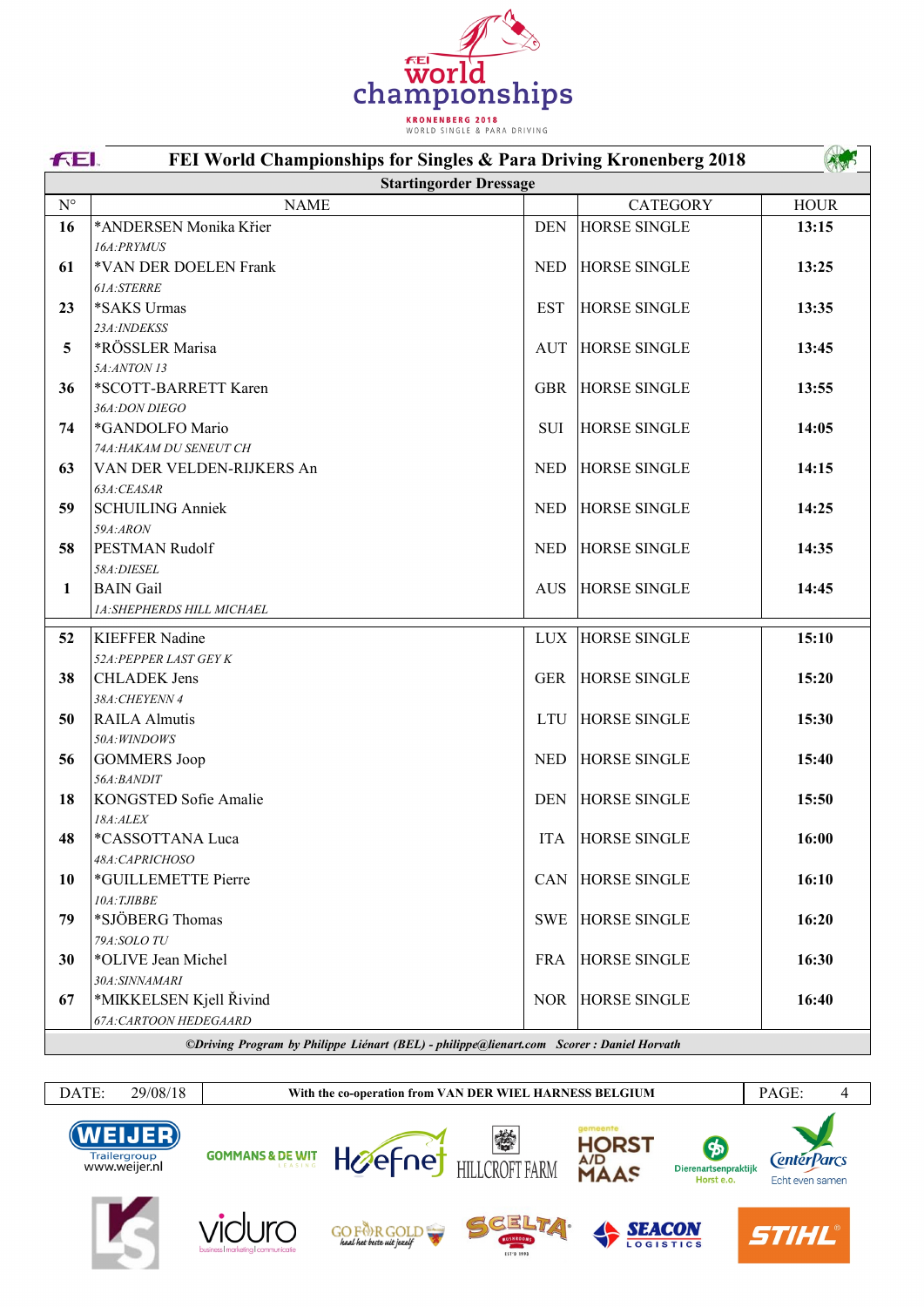

|                                                                              | <b>FEL</b><br>FEI World Championships for Singles & Para Driving Kronenberg 2018 |             |                     |             |  |
|------------------------------------------------------------------------------|----------------------------------------------------------------------------------|-------------|---------------------|-------------|--|
|                                                                              | <b>Startingorder Dressage</b>                                                    |             |                     |             |  |
| $N^{\circ}$                                                                  | <b>NAME</b>                                                                      |             | <b>CATEGORY</b>     | <b>HOUR</b> |  |
| 44                                                                           | *MESKÓNÉ OROSZ Mária                                                             | ${\rm HUN}$ | <b>HORSE SINGLE</b> | 08:30       |  |
|                                                                              | 44A: VANDOR                                                                      |             |                     |             |  |
| 25                                                                           | *KALALAHTI Leena                                                                 | <b>FIN</b>  | <b>HORSE SINGLE</b> | 08:40       |  |
|                                                                              | 25A:JUDYM                                                                        |             |                     |             |  |
| 51                                                                           | *KANDEL Nicolas                                                                  | <b>LUX</b>  | <b>HORSE SINGLE</b> | 08:50       |  |
|                                                                              | 51A:FESTINOV                                                                     |             |                     |             |  |
| 83                                                                           | *HAMILTON Jennifer<br>83A: MAKARI DESIGN                                         | <b>USA</b>  | <b>HORSE SINGLE</b> | 09:00       |  |
| 14                                                                           | *JELINKOVA Marketa                                                               | <b>CZE</b>  | <b>HORSE SINGLE</b> | 09:10       |  |
|                                                                              | 14A:LIN                                                                          |             |                     |             |  |
| 41                                                                           | *LAUTERBACH Dieter                                                               | <b>GER</b>  | <b>HORSE SINGLE</b> | 09:20       |  |
|                                                                              | 41A: DIRIGENT 47                                                                 |             |                     |             |  |
| 70                                                                           | *KURYS Katarzyna                                                                 | POL         | <b>HORSE SINGLE</b> | 09:30       |  |
|                                                                              | 70A:BIRALDO                                                                      |             |                     |             |  |
| 7                                                                            | *LEJEUNE Etienne                                                                 | <b>BEL</b>  | <b>HORSE SINGLE</b> | 09:40       |  |
|                                                                              | 7A:AMSTEL                                                                        |             |                     |             |  |
| 17                                                                           | *HOEPER Henrik                                                                   | <b>DEN</b>  | <b>HORSE SINGLE</b> | 09:50       |  |
|                                                                              | 17A: ABKAERS FOREMAN                                                             |             |                     |             |  |
| 57                                                                           | *HOUTERMAN Eline                                                                 | <b>NED</b>  | <b>HORSE SINGLE</b> | 10:00       |  |
|                                                                              | 57A:VYGO                                                                         |             |                     |             |  |
| 21                                                                           | *HAGGI Eve                                                                       | <b>EST</b>  | <b>HORSE SINGLE</b> | 10:10       |  |
|                                                                              | 21A: VAIRI                                                                       |             |                     |             |  |
| $\overline{\mathbf{3}}$                                                      | *HÖTSCH David                                                                    | <b>AUT</b>  | <b>HORSE SINGLE</b> | 10:35       |  |
|                                                                              | 3A:ELDIVA                                                                        |             |                     |             |  |
| 35                                                                           | *FLETCHER Tracey                                                                 | <b>GBR</b>  | <b>HORSE SINGLE</b> | 10:45       |  |
|                                                                              | 35A:MASTRO'S NOBEL BOY                                                           |             |                     |             |  |
| 72                                                                           | *BARBEY Michael                                                                  | <b>SUI</b>  | <b>HORSE SINGLE</b> | 10:55       |  |
|                                                                              | 72A: KALAO DES ARRENEYS CH                                                       |             |                     |             |  |
| 78                                                                           | LIND Camilla                                                                     | <b>SWE</b>  | <b>HORSE SINGLE</b> | 11:05       |  |
|                                                                              | 78A:ARCANTIJN                                                                    |             |                     |             |  |
| 32                                                                           | <b>VINCK Renaud</b>                                                              | <b>FRA</b>  | <b>HORSE SINGLE</b> | 11:15       |  |
|                                                                              | 32C:LANZARO                                                                      |             |                     |             |  |
| 20                                                                           | <b>BALLESTER MALLOLS Francis</b>                                                 | <b>ESP</b>  | <b>HORSE SINGLE</b> | 11:25       |  |
|                                                                              | 20A:FARAON LAYGE                                                                 |             |                     |             |  |
| 66                                                                           | JOHNSRUD Camilla                                                                 | <b>NOR</b>  | <b>HORSE SINGLE</b> | 11:35       |  |
| 27                                                                           | 66A:TASSO HEDEGAARD                                                              | <b>FIN</b>  | <b>HORSE SINGLE</b> | 11:45       |  |
|                                                                              | <b>TIRKKONEN Sanna</b><br>27A: PORSCHE LIFE                                      |             |                     |             |  |
| 9                                                                            | <b>WENTEIN Mark</b>                                                              | <b>BEL</b>  | <b>HORSE SINGLE</b> | 11:55       |  |
|                                                                              | 9A:TORSTEN                                                                       |             |                     |             |  |
| 29                                                                           | <b>LEFORT</b> Claire                                                             | <b>FRA</b>  | <b>HORSE SINGLE</b> | 12:05       |  |
|                                                                              | 29A:ELVIN                                                                        |             |                     |             |  |
|                                                                              |                                                                                  |             |                     |             |  |
| DATE:<br>29/08/18<br>With the co-operation from VAN DER WIEL HARNESS BELGIUM |                                                                                  |             |                     | PAGE:<br>5  |  |